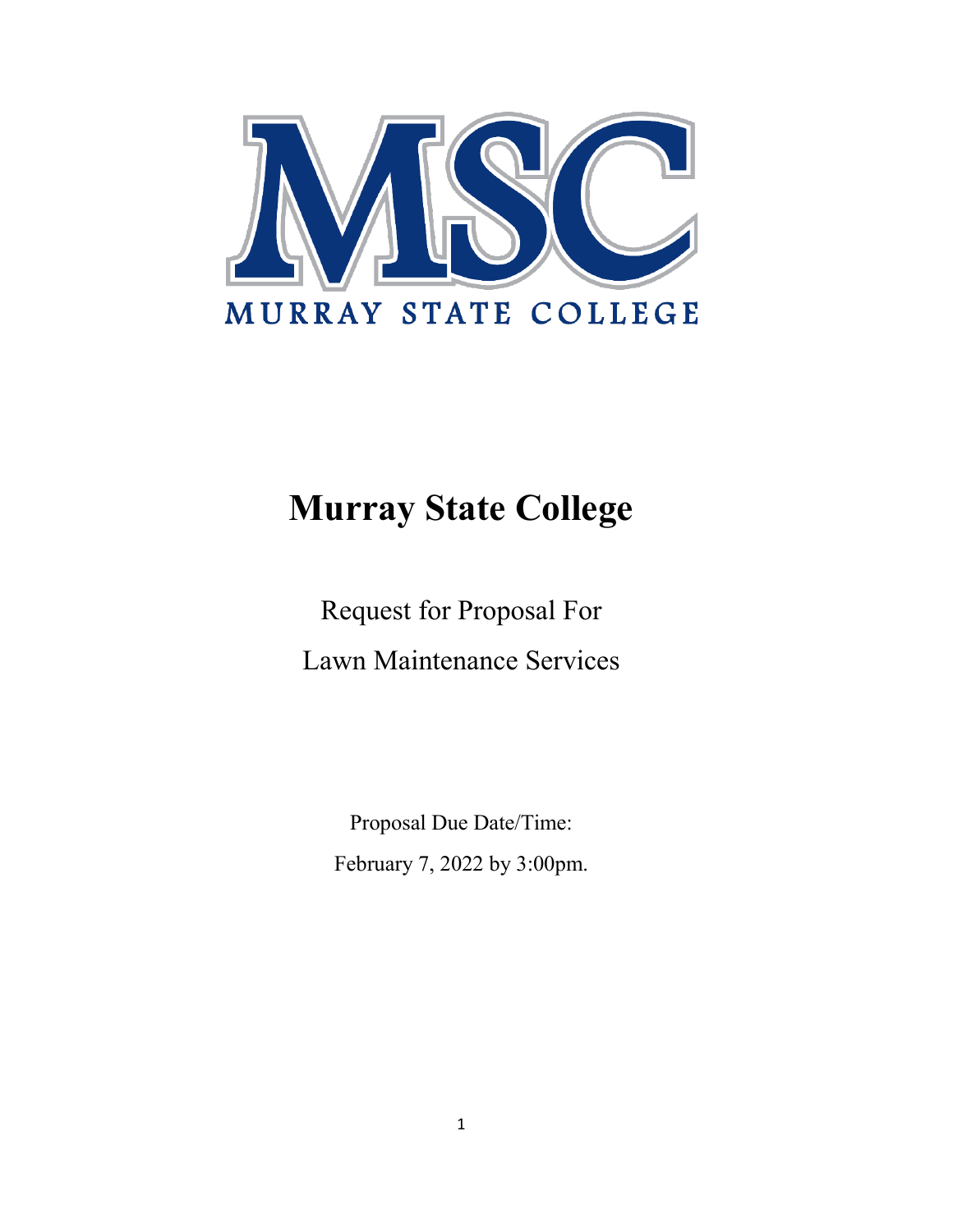## **Instruction to Bidders**

## Invitation to Bid

Murray State College invites your firm to submit a proposal in accordance with this (RFP). Your response to this request will be evaluated to determine your qualifications of your firm. Proposals must adhere to the format and content of this RFP. Proposals will not be evaluated unless all parts requested are submitted in a complete package. The information requested is the minimum required in order to qualify for consideration. The successful proposer shall be required to enter into a lawn maintenance agreement based on the specifications outlined in the RFP.

#### Project Summary

#### BASE BID

The following services will be required from the successful firm:

Lawn Maintenance

#### ADDITIONAL SERVICES BIDS

Firms are also invited, but not required, to bid separately on the follow additional services:

Chemical Application Services

Landscpaing Maintenance

Murray State College reserves the right to accept or deny any bid.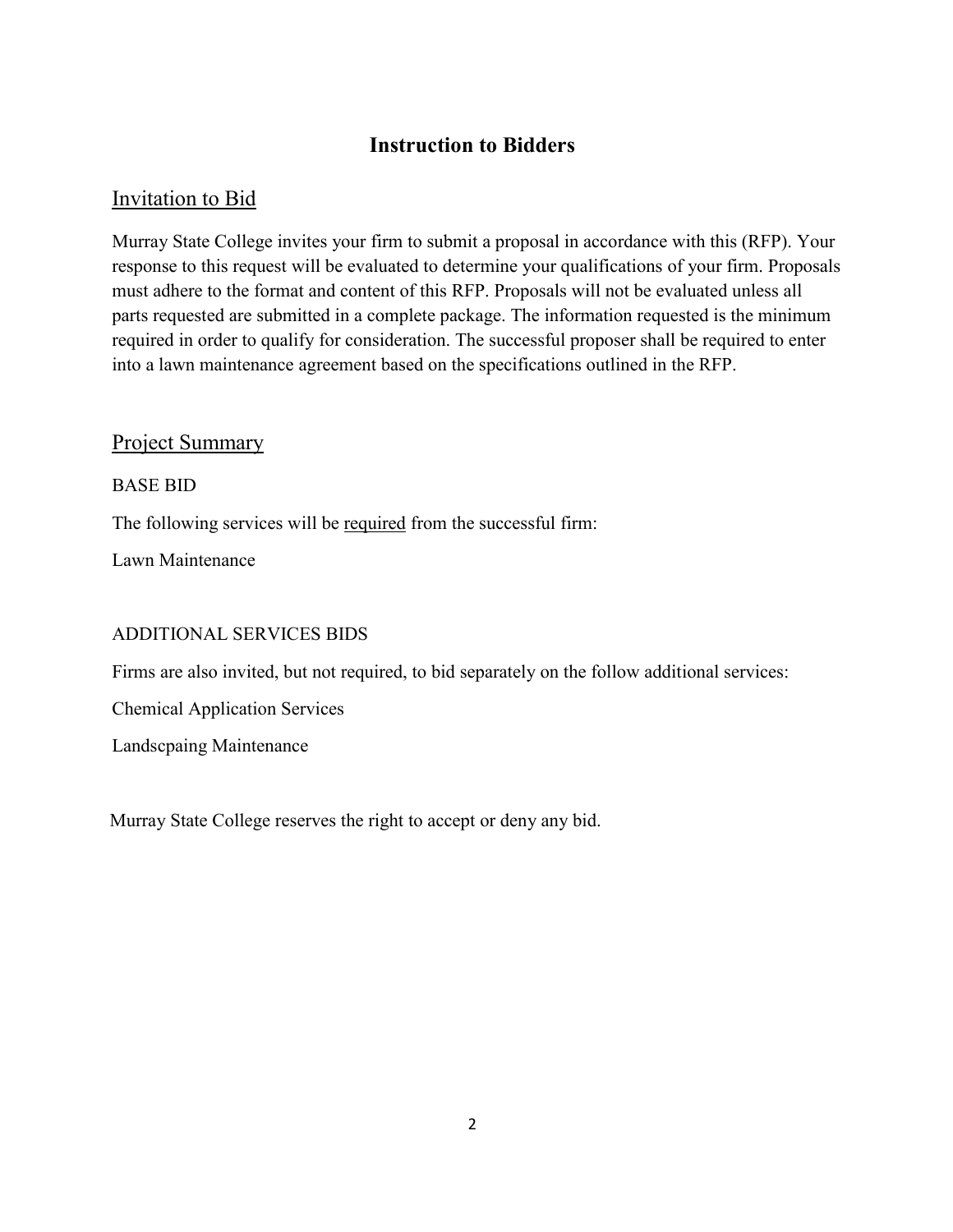## Proposal Contact

Any questions concerning this RFP and all correspondence must be submitted in writing to the following contact:

Name: Justin Cellum, Vice President for Business Affairs 1 Murray Campus, Tishomingo, OK 73460 [jcellum@mscok.edu](mailto:jcellum@mscok.edu) (580) 387-7211

Questions may *not* be submitted by telephone. All questions must be submitted in writing to the email address listed above, include contactors name, address and or email address. All questions must be submitted by February 4, 2022 at 3:00pm.

All proposers are instructed not to contact any member of the management or staff other than the contact person indicated above. Any such contact in violation of this requirement will be cause for rejection of your proposal.

#### Minimum Requirements of Proposers

- **1.** Has at least 3 acceptable references of similar size and scope
- **2.** Has a minimum of (2) years in business
- **3.** Possess the insurance minimums as outlined herein
- **4.** Possesses any license required to perform under the proposal.

#### Insurance Requirements

Throughout the term of this agreement the Contractor shall maintain at its expense and provide proof of coverage to Murray State College. Said insurance shall be secured from a company licensed to do business in the locale of the services being provided. Such insurance shall be in the amounts stated below:

- **1.** Workers Compensation Insurance in the amounts required by Oklahoma law.
- **2.** General Liability insurance in the minimum amount of \$1,000,000 per occurrence during the life of this contract.
- **3.** Automobile Liability Insurance Commercial Automobile liability insurance with a minimum coverage of \$1,000,000 per occurrence.

Proof of insurance: contractor shall provide a certificate of insurance from a company licensed to do business in the state of Oklahoma indicating coverage is in place. The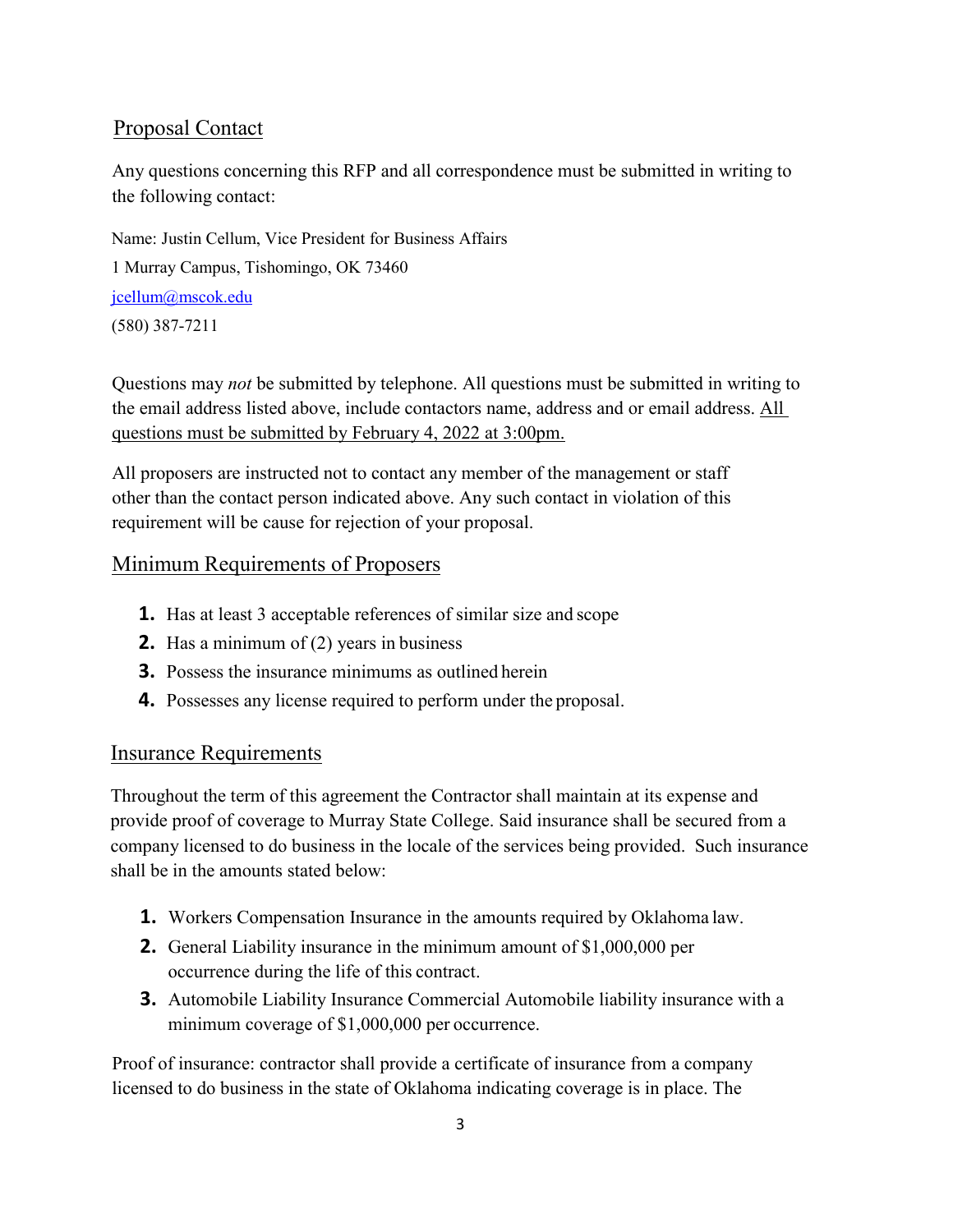insurance certificate must be provided at the time the proposal is submitted.

#### Submission of Proposals

In order for your proposal to be considered all information requested must be submitted.

Required Submittals:

- **1.** Company Background Information
	- Experience
	- Qualifications
	- Current Staffing
- **2.** Three References
- **3.** Proof of Insurance
- **4.** Copy of Licenses
- **5.** Proposal Cost Summary (Attachment 1)

All proposals must be submitted by February 7, 2022 by 3:00pm.

Proposals must be received at 1 Murray Campus, Tishomingo, OK 73460 by the indicated time and date. Proposals can also be submitted via email to  $jcellum@mscok.edu$ . Any proposals received after this date and time will not be considered.

#### Evaluation Criteria

Murray State College staff will review and evaluate proposals based on the following criteria which are listed in descending order of importance.

- 1. Company Background Information
	- Experience
	- Qualifications
	- Size of current staff
- 2. Scope of Work
	- Demonstration of understanding of scope objectives
- 3. References
- 4. Costs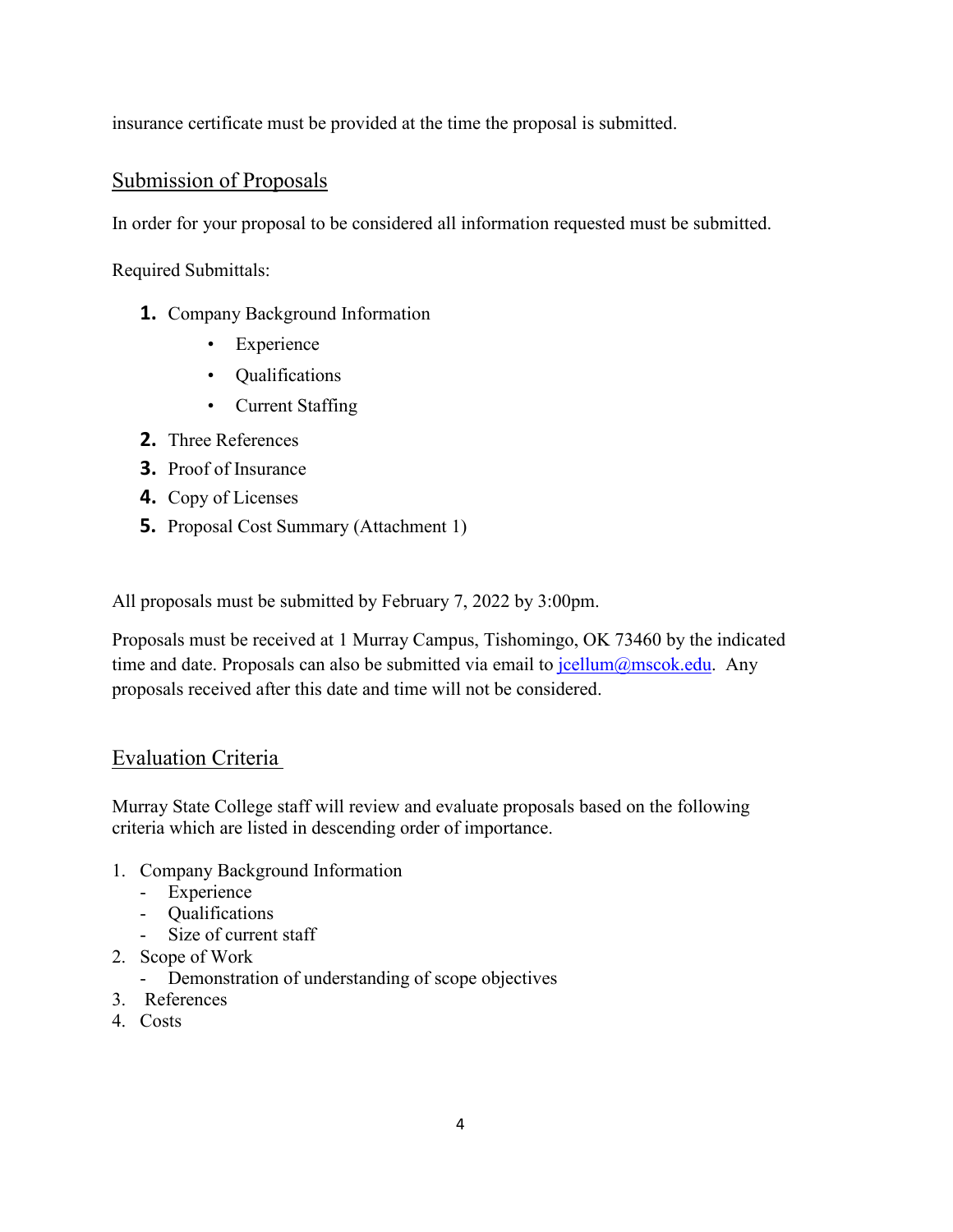## Contractor Information

Murray State College may request additional information, samples, or presentations in support of your proposal. Murray State College may perform an interview with contractors under consideration to clarify any information provided or to gather evidence of managerial financial or technical abilities.

## Cancellation

Murray State College reserves the right to reject any and all proposals; request new proposals which meet the general specifications set forth and waive any informality. It also reserves the right to award the proposal in any manner that serves the best interest of Murray State College.

In the event of unsatisfactory performance of any contract awarded via this request for proposal, Murray State College reserves the right to terminate the contract upon giving 30 days written notice to the contractor.

#### Site visits

Before submitting a proposal, contractors are encouraged to thoroughly examine all facilities and fully understand the conditions that in any way could affect their proposal. Failure to do so will in no way relieve the contractor from satisfactory performance under the proposal submitted.

#### Scope of Work

The contractor shall furnish all labor, equipment, tools, supplies, and skills required to maintain the lawn in an attractive condition throughout the contract period. Maintenance of lawn shall include mowing, edging, pruning, tree trimming, and debris removal. The intent is to provide a professionally maintained appearance as determined by Murray State College. Any discrepancies shall be resolved in a manner determined by Murray State College. The contractor shall coordinate mowing schedules with Murray State College. Upon entering into contract, the frequency of cuts can be negotiated. However, it is expected mowing and edging will be conducted every 7-10 days during normal growing season.

## Duration of Agreement

The term of this agreement shall be one (1) year and renewed annually at the discretion of Murray State College.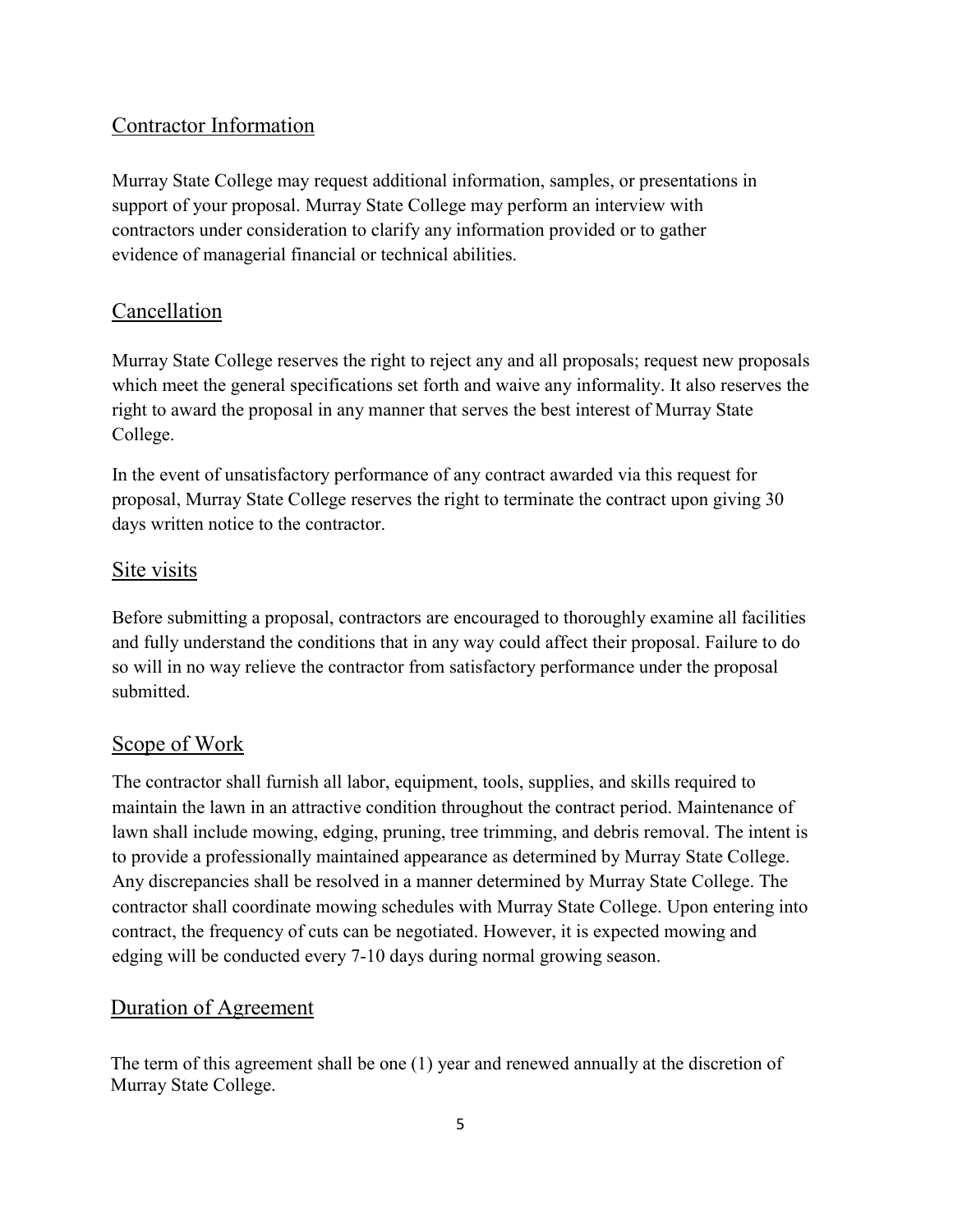## Quality Control

Work performed under this proposal shall be performed by a single firm experienced in lawn maintenance. The contractor may not subcontract any work to be performed under this contact.

#### Payments

Contractors shall submit an invoice to Murray State College for services provided on a monthly basis. Any appropriately prepared and submitted invoice shall be paid net (30) from the receipt of the contractors invoice.

#### Project Conditions

In order for the contractor to perform and complete his/her work, Murray State College must cooperate by providing the contractor with access to work areas and any needed staging as required.

## **Scope of Services**

## Lawn Maintenance Services – Base Bid

#### Mowing

Lawn shall be mowed at the appropriate height to keep a neat appearance. Considering the topography, the contractor is required to use the proper equipment to provide a highquality cut and minimize scalping due to uneven terrain.

Excessive clippings are to be collected and removed from the property and properly disposed of. Walkways shall be cleaned immediately following each mowing and all cuttings and debris shall be removed from the site by the contractor and not blowing into parking lots, planter beds, streets, or drains. Clippings are not to be left overnight for removal the following day.

Care should be taken at all times to avoid damage to buildings and fixtures and landscaping. All sidewalks and walkways should be free and clear from clippings.

Paper, trash, limbs and other undesirable material will be removed from turf areas prior to mowing.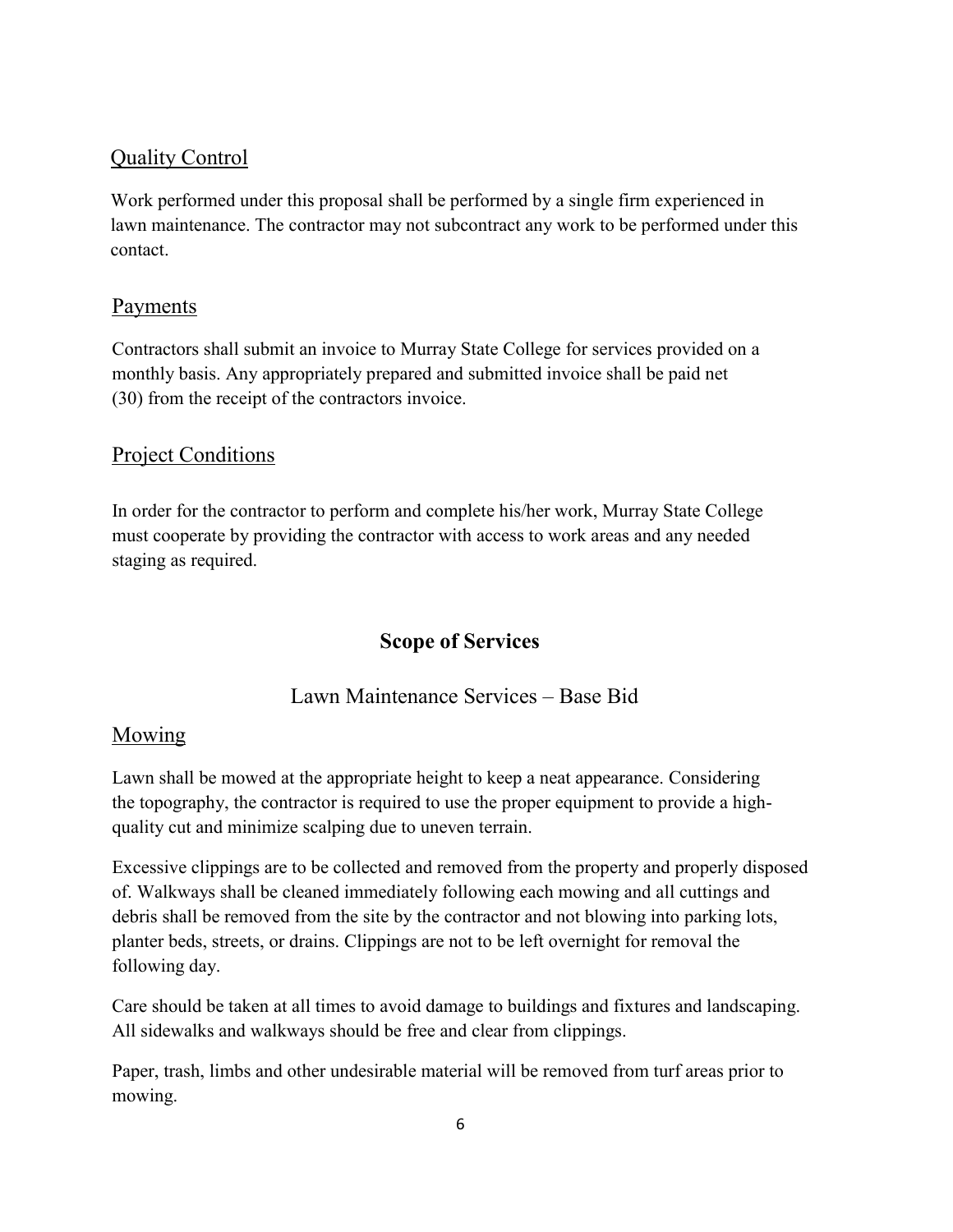## Edging

Edging and trimming along curbs, beds, structures, and tree wells shall be done to keep a neat appearance.

## Tree/Shrub Trimming

Trees should be trimmed to avoid any interference with walkways and or vehicle parking or contact with buildings. Shrubs shall be pruned to retain a natural or acceptable horticulture appearance.

## Trash/Fall Foliage Removal

The contractor is responsible for removing trash in the lawn and landscaping areas from the property. During Fall/Winter month's removal of leaves or on the grounds will be required..

## Parking Lot and Sidewalk Weed Control

All weeds shall be removed from all parking lots and sidewalks. The contractor is responsible for determining the best method for weed control.

## Chemical Application Services – Additional Services Bid

The Contractor shall ensure all lawns shall be treated at least twice each year or more as deemed necessary for general weed control. The Contractor shall apply a pre-emergent crabgrass control once in early spring of each year

## Landscape Maintenance Services – Additional Services Bid

#### Bed Maintenance

The Contractor shall be responsible for the total grounds maintenance of beds; cleaning, edging, fertilizing, mulching, and weeding of all flower beds.

The Contractor shall ensure that all beds and tree wells to be cultivated, mulched or stoned, are free of weeds and leaves at all times.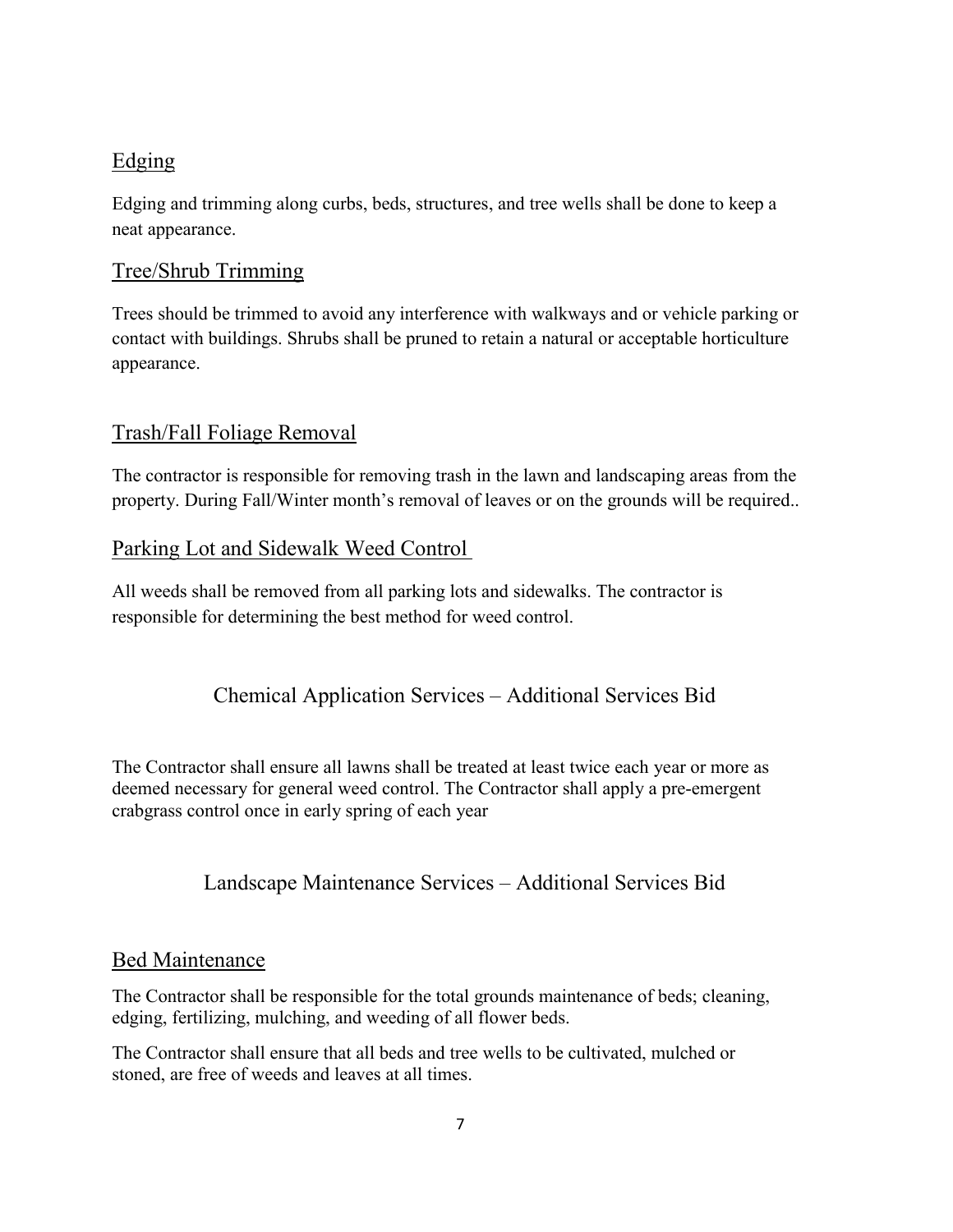The Contractor shall ensure that all plants are sprayed and/or treated as deemed necessary to eliminate all types of infestation.

The Contractor shall ensure all shrubs, shrub beds and ground covers are fertilized and limed according to their particular needs.

Vines shall be trimmed neatly against supporting structures and kept within bounds. Groundcovers shall be kept trimmed within curbs and along walkways. They shall not be allowed to grow into or through shrubs or other plantings.

Re-mulching of Beds: The Contractor shall apply a top dressing (to maintain a minimum of two (2) inch barrier) of shredded hardwood bark (non-demolition materials) to all beds in the spring. The Contractor shall ensure the removal of built-up mulch be accomplished at this time, when necessary, to maintain healthy plant, shrub/brush and tree growth. The Contractor shall ensure that weed control be accomplished prior to applying new mulch.

With the prior written approval of the Murray State College Director of Physical Plant or Vice President for Business Affairs, the contractor will remove and purchase plants, remove dead and damaged plants and replace with plants of equivalent size and variety.

## **Facilities**

Murray State College – Tishomingo Campus 1 Murray Campus Tishomingo, OK 73460

The following areas are excluded from the Scope of Work: - All campus athletic fields - All farm properties

Proposals Due February 7, 2022 at 3:00pm